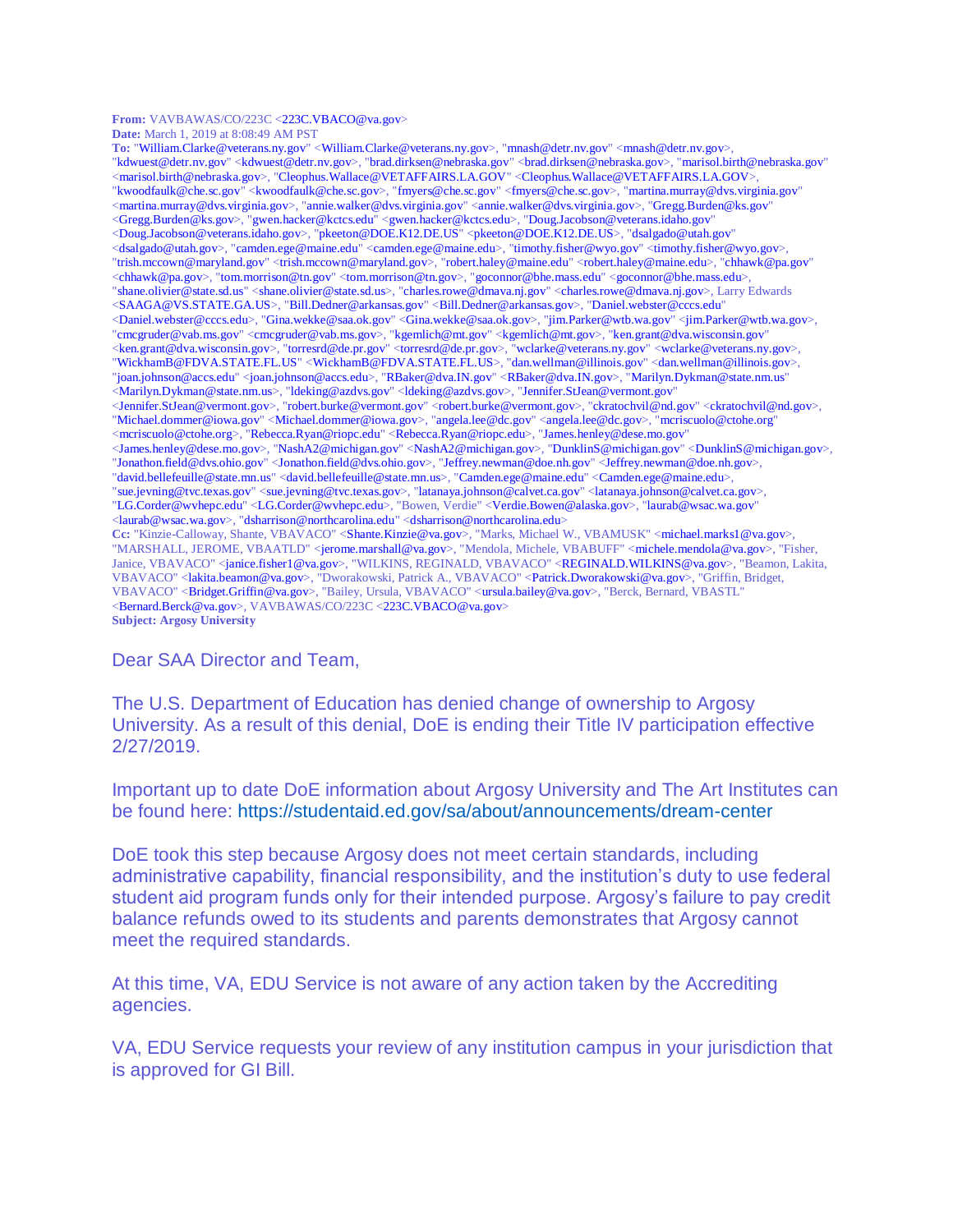VA, EDU Service has updated Comparison Tool Caution Flags to reflect DoE's decision. (Probation or Equivalent or a More Severe Status: Show Cause (Significantly out of compliance - fiscal and administrative capacity), Loss of Title IV Participation, Settlement with U.S. Government, Heightened Cash Monitoring (Financial Responsibility)

This denial decision applies only to the following institutions owned by DCEH:

- Argosy University Phoenix ATS Chandler, Phoenix, AZ
- Argosy University Phoenix, Chandler, AZ
- Argosy University San Francisco Bay Area, Alameda, CA
- Argosy University Western State University College of Law, Irving, CA
- Argosy University Los Angeles, Los Angeles, CA
- Argosy University Ai Hollywood (The Shed), North Hollywood, CA
- Argosy University The Art Institute of California Hollywood, North Hollywood, CA
- Argosy University, Orange, CA
- Argosy University The Art Institute of California San Diego, San Diego, CA
- Argosy University Tampa, Tampa, FL
- Argosy University Atlanta, Atlanta, GA
- Argosy University Clay National Guard Center, Marietta, GA
- Argosy University Hilo campus, Hilo, HI
- Argosy University Hawaii, Honolulu, HI
- Argosy University Maui Campus, Wailuku, HI
- Argosy University, Chicago, IL
- Argosy University Twin Cities, Eagan, MN
- Argosy University Dallas, Dallas, TX